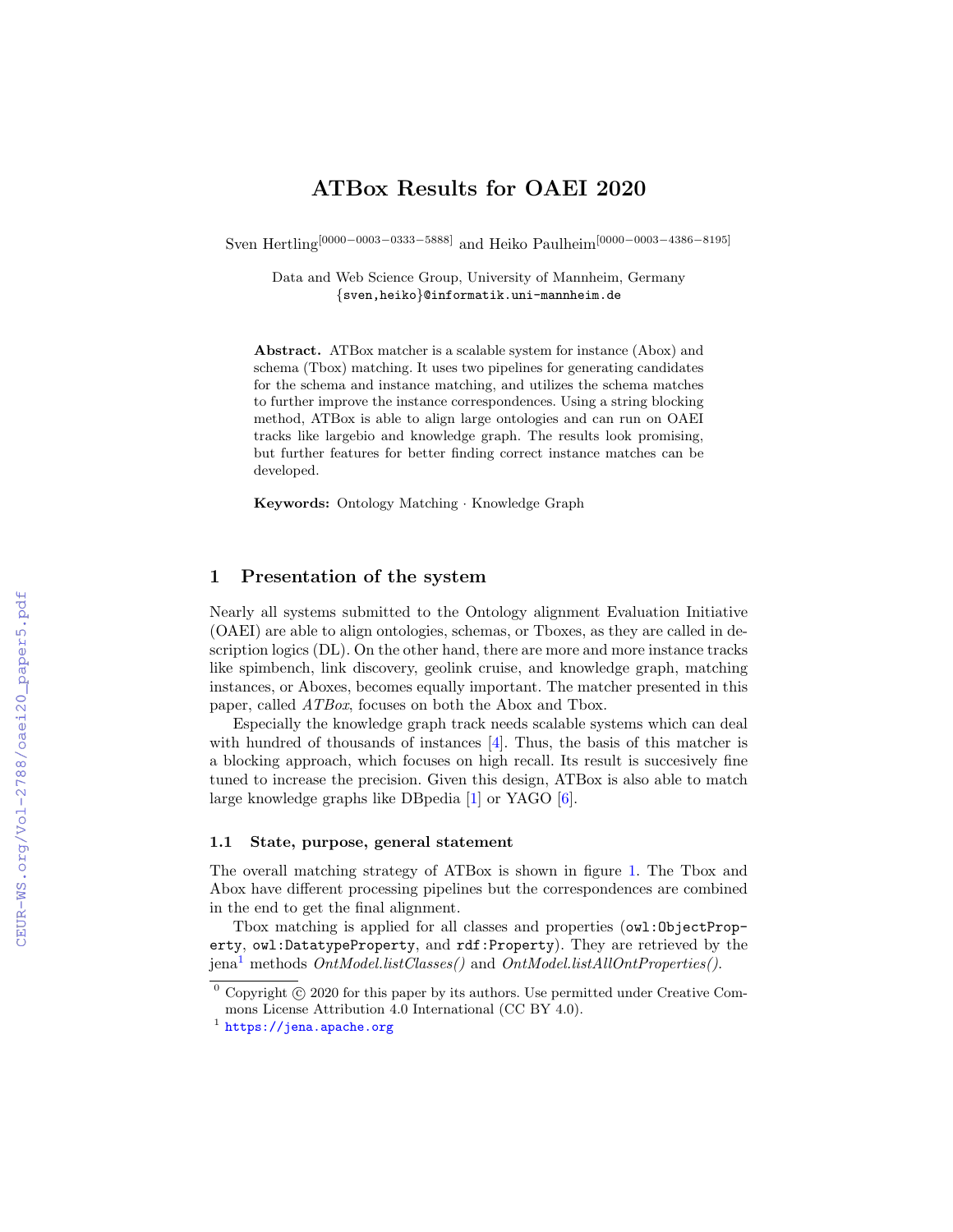

<span id="page-1-3"></span>Fig. 1. Overview of the ATBox matcher strategy.

The Tbox matching (classes and properties) starts with the stopword extraction. In some cases the labels and/or fragments (which we define as the part after the last hashtag symbol  $#$  or slash  $/$ ) contains tokens which appears very often like class, infobox etc. If such tokens appears in more than 20 % of all classes/properties (considered separately), then it is extracted as a corpus specific stop word. In case there are many such stop words, they are restricted to the five most occurring ones.

The synonyms (used during string matching) are extracted from the English Wiktionary to cover many different domains. The extraction is done with DBnary [\[8\]](#page-7-0), a dataset containing Wiktionary as RDF. The extraction process starts with all resources of type dbnary: Page  $^2$  $^2$  within the English domain  $^3$  $^3$ . Then we follow the describes relation and extract all resources connected with property synonym. Furthermore we follow the relation sense to also find all the given senses and their synonyms. The lemmas are extracted directly from the URI.

<span id="page-1-2"></span>

| Processing           |     | Confidence Levenshtein |
|----------------------|-----|------------------------|
| equality             | 1.0 | no                     |
| normalize            | 0.9 | no                     |
| normalizeParents 0.8 |     | no                     |
| defaultStopwords     | 0.7 | no                     |
| corpusStopwords      | 0.6 | ves                    |
| synonyms             | 0.5 | no                     |

Table 1. String processing steps in ATBox matcher for schema matches.

<span id="page-1-0"></span><sup>2</sup> <http://kaiko.getalp.org/dbnary#Page>

<span id="page-1-1"></span><sup>3</sup> <http://kaiko.getalp.org/dbnary/eng/>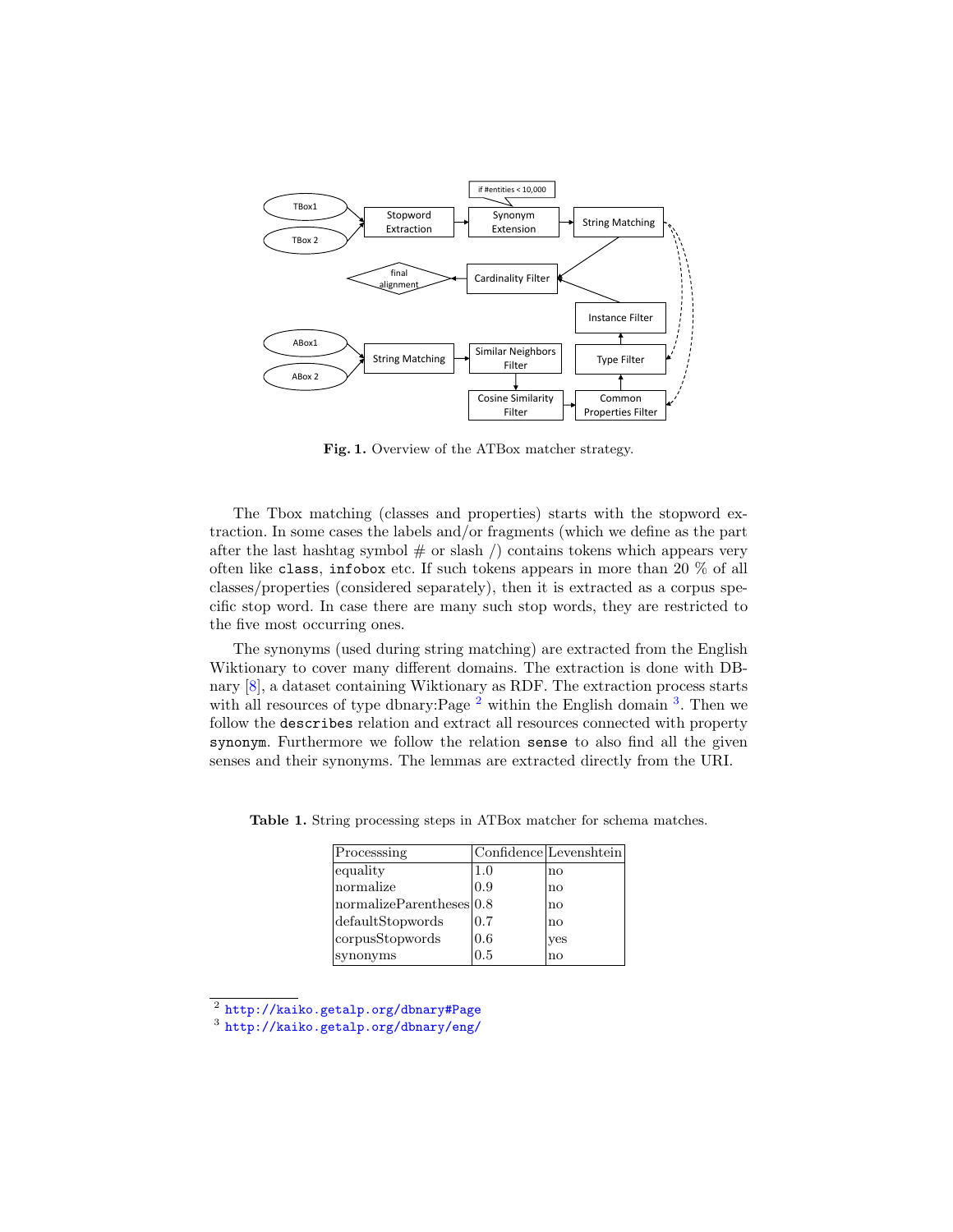The string matching contains multiple different steps which are shown in table [1.](#page-1-2) All processing applies to rdfs:label and in case it is missing to the URI fragment. If the extracted text is exactly the same, the generated correspondence has a confidence of 1.0. During the normalization process, a word written in camel case<sup>[4](#page-2-0)</sup> is separated with whitespace (e.g.  $hasAge$  to  $has\ Age$ ) and afterwards lowercased. In case some UTF-8 characters are not normalized, we apply a normalization step for them (e.g. an accented character can be encoded in multiple different ways in UTF-8). All possible punctuations are furthermore removed and multiple whitespaces are combined into one. In case the normalized text matches, a confidence of 0.9 is assigned. In the normalizeParentheses step, all text within parentheses is removed. If the remaining normalized text (same as in normalize step) is equal, it assigns a confidence of 0.8. The reason behind is that many articles in KGs define concepts with same names to have the discriminating term in parentheses e.g. "Harry Potter (character)" and "Harry Potter (film series)". DefaultStopwords removes a given set of stopwords while keeping all other processing steps as before (confidence is 0.7). In the last processing step, the corpus specific stopwords, extracted before, are also removed and additionally allow a levenshtein distance  $[7]$  of 1 (but only in case the text is longer than 6 characters). In case it matches a correspondence with confidence of 0.6 is generated. If the amount of concepts are less than 10,000 for source and target, then a synonym step is added with a confidence of 0.5. In this step, the extracted synonyms are used to replace (possibly multiple) tokens with all available synonyms.

All string processing steps are executed in order starting with the highest confidence. If a match is found the remaining steps are also executed to find possible other candidates. As an example, a correspondence like <Harry Potter,harry potter,  $=$ ,  $0.9$  is already found, then the processing continues and also add  $\langle$ Harry Potter,Harry Potter(Book), =, 0.8> to the resulting alignment.

The instance matching (Abox - shown in the lower part of the figure [1\)](#page-1-3) starts directly with the string matching component. It reuses the processing steps described in the previous section without the corpus dependent stopword removal and synonym replacement. The applied steps are shown in table [2.](#page-3-0) The first four steps applies to the rdfs:label and if it is missing to the fragment of the URI. The confidence is decreasing with a step size of 0.1 starting with 1.0. In the second part, the additional properties skos:prefLabel and skos:altLabel are taken into account. If they match, the confidence is set to maximally 0.6 depending in which preprocessing step the match occurs. Once again, we allow matches which a lower confidence, even when a correspondence with a higher confidence is found. This increases the recall because it might be the case that the matched entity with a high confidence is not the best available match.

The string processing step generated an alignment with a high recall. All following steps try to increase the precision by generating additional confidences for each correspondence. This helps at the end of the processing pipeline to enforce a one to one alignment and selecting the right correspondence in

<span id="page-2-0"></span><sup>4</sup> [https://en.wikipedia.org/wiki/Camel\\_case](https://en.wikipedia.org/wiki/Camel_case)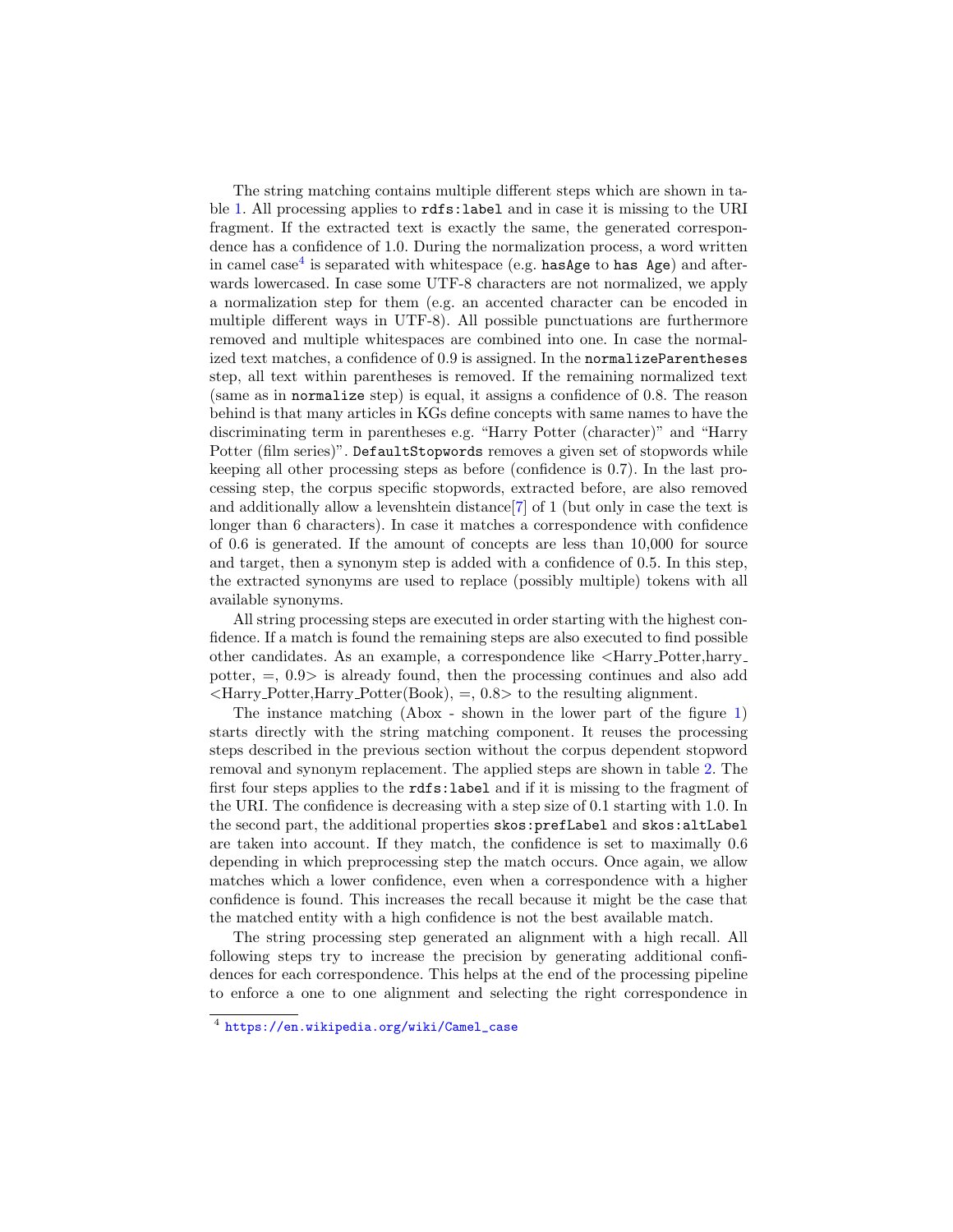| Processing                 | Confidence Property |                                     |
|----------------------------|---------------------|-------------------------------------|
| equality                   | 1.0                 | rdfs:label (or fragment)            |
| normalize                  | 0.9                 | rdfs:label (or fragment)            |
| normalize Parentsles [0.8] |                     | rdfs:label (or fragment)            |
| defaultStopwords           | 0.7                 | rdfs:label (or fragment)            |
| equality                   | 0.6                 | $+$ skos: preflabel, skos: altLabel |
| normalize                  | 0.5                 | $+$ skos: preflabel, skos: altLabel |
| normalizeParents 0.4       |                     | $+$ skos:preflabel, skos:altLabel   |
| defaultStopwords           | 0.3                 | $+$ skos: preflabel, skos: altLabel |

<span id="page-3-0"></span>Table 2. Processing steps for generating instance matches.

case there are multiple target entities for one source entity (or the other way around). Thus the following filters only add additional confidences (with the addAdditionalConfidence function of YAAA [\[5\]](#page-7-2)) and do not yet remove any correspondences:

- Similar Neighbors Filter
- Cosine Similarity Filter
- Common Properties Filter
- Type Filter

All these filters are explained in the following. The similar neighbors filter uses the instance alignment (generated by the previous string processing step) to count for each instance correspondence how many resources or literals are shared between the two instances. Figure [2](#page-4-0) shows an example where two neighbors are detected for correspondence  $\langle$ one:Harry\_Potter, two:Harry\_Potter> because the literal "blue" and the resource "Gryffindor" is shared. Note that the properties are not taken into account (which is done later by the common properties filter). Thus we do not need a mapping of property "eyeColor" to "eye". We further exclude the properties rdfs:label and skos:altLabel and all properties which have the same literal as those. This will not count the literals which just repeats the name of the resource with a different (maybe not matched) property like "name". Two literals are the same when their lowercased lexical value is equal. The additional confidence is the absolute amount of neighbors.

The cosine similarity filter compares text which is extracted from instances. It is generated by iterating over all literals and checking if the datatype of it is xsd:string,rdf:langString or if the literal has a language tag. All lexical representations of such literals are concatenated to generate a textual representation. These representations are then compared with a cosine similarity which is added to the correspondence.

The common properties filter checks for each instance correspondence the number of shared properties. This heavily relies on already matched schema because all properties with the same URI are excluded beforehand. Thus we only check if the instances share some matched properties regardless of their objects. The number of overlap is then added to the correspondence.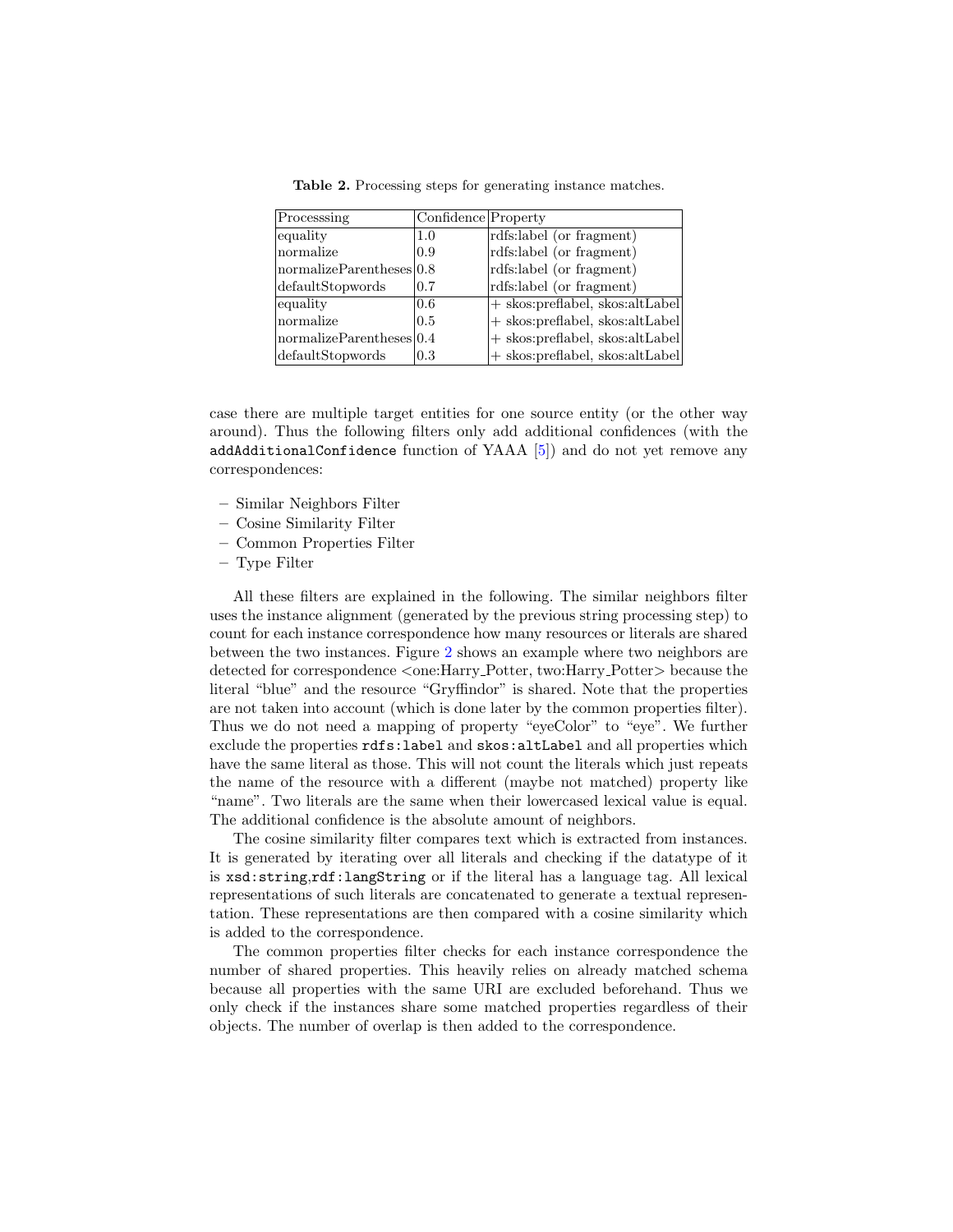

<span id="page-4-0"></span>Fig. 2. The similar neighbors filter would assign two neighbors for the correspondence <one:Harry\_Potter, two:Harry\_Potter> because of literal "blue" and the already matched entites one:Gryffindor and two:Gryffindor(House).

The type filter is similar to the neighbors filter but only checks if the types (retrieved by rdf:type) actually overlap. This again requires already matched classes. The absolute overlap is added as an additional confidence.

The final step during instance matching is to actually filter these correspondences and create a one to one alignment. This instance filter sorts the correspondences by confidence (which is initially set by the string matching) and iterating over it. If a source or target resource is already matched, then it continues with the next correspondence. In all other cases it checks if there is a correspondence in the whole instance alignment which should be used instead. The criteria for being better is fixed to have greater values in two additional confidences.

As a last step, all correspondences are combined and a final cardinality filter ensures a one to one alignment by comparing the confidence scores.

#### 1.2 Specific techniques used

We used the following matching components of MELT  $[5]$ :

- ScalableStringProcessingMatcher
- StopwordExtraction
- SimilarNeighborsFilter
- CommonPropertiesFilter
- CosineSimilarityConfidenceMatcher
- SimilarTypeFilter
- NaiveDescendingExtractor

## 1.3 Adaptations made for the evaluation

ATBox matcher is also available as a SEALS package. Due to clashes of dependecies of SEALS and ATBox, we decided to use the external SEALS packaging mechanism of the MELT framework[\[5\]](#page-7-2). It generates an intermediate matcher which executes an external process which runs in its own java virtual machine (JVM). Thus different versions of dependencies are not a problem.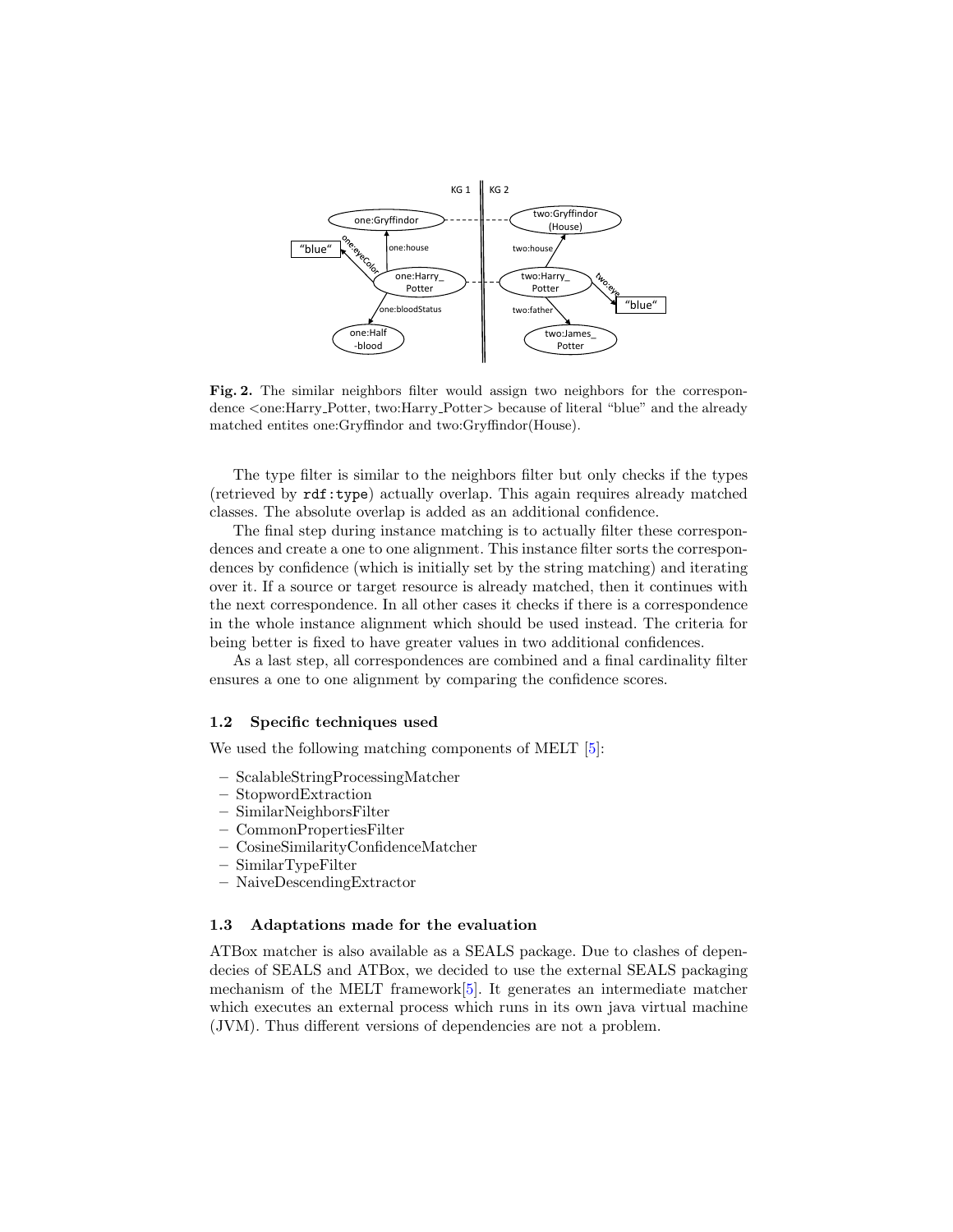#### 1.4 Link to the system and parameters file

ATBox matcher can be downloaded from

<https://www.dropbox.com/s/q57rzoec9zeumi2/ATBox.zip?dl=0>.

## 2 Results

This section discusses the results of ATBox for each track of OAEI 2020 where the matcher is able to produce results. The following tracks are included: anatomy, conference, largebio, phenotype, and knowledge graph track.

Specific matching strategies and interfaces for the interactive and complex track are currently not implemented and are thus not described. Due to no multi language support, the multifarm track is also excluded.

#### 2.1 Anatomy

ATBox could achive a slightly higher F-measure than the baseline (0.799 vs 0.766). Even though a synonym step is included in the matcher, the recall is only at 0.671 but therefor a high precision of 0.987 could be achieved (third best value).

Some examples were the matcher could find some non-trivial matches are:

- $-$  <cranium, Skull,  $=$ , 0.5 $>$
- $-$  <lienal vein, Splenic Vein,  $=$ , 0.5>
- $\langle$  inner ear, Internal Ear,  $=$ , 0.5 $>$
- $-$  <celiac artery, Coeliac Artery,  $=$ , 0.6>
- $-$  <grey matter, Gray Matter,  $=$ , 0.6>

The first three have a confidence of 0.5 and thus the matches are mainly generated by synonym replacements. The last two contain different spellings like "grey" and "gray". They are matched because the levenshtein distance is one between the two strings.

Some examples where the synonym step yields wrong results are:

- $\langle$  naris, Nostril,  $=$ , 0.5 $>$
- $-$  <upper arm, Biceps,  $=$ , 0.5 $>$

This shows that not only true positives are generated and it is also the reason why the correspondence has a low confidence.

#### 2.2 Conference

In the conference track ATBox matcher  $(0.56)$  is a bit better in terms of F-Measure than the baselines edna (0.54) and StringEquiv (0.52) when using the ra2-M3 evaluation. It covers the class and property alignments (M3) and uses the ra2 reference alignment which is a transitive closure of the original reference alignment ra1 $[9]$ . Analyzing the precision/recall triangular graph which is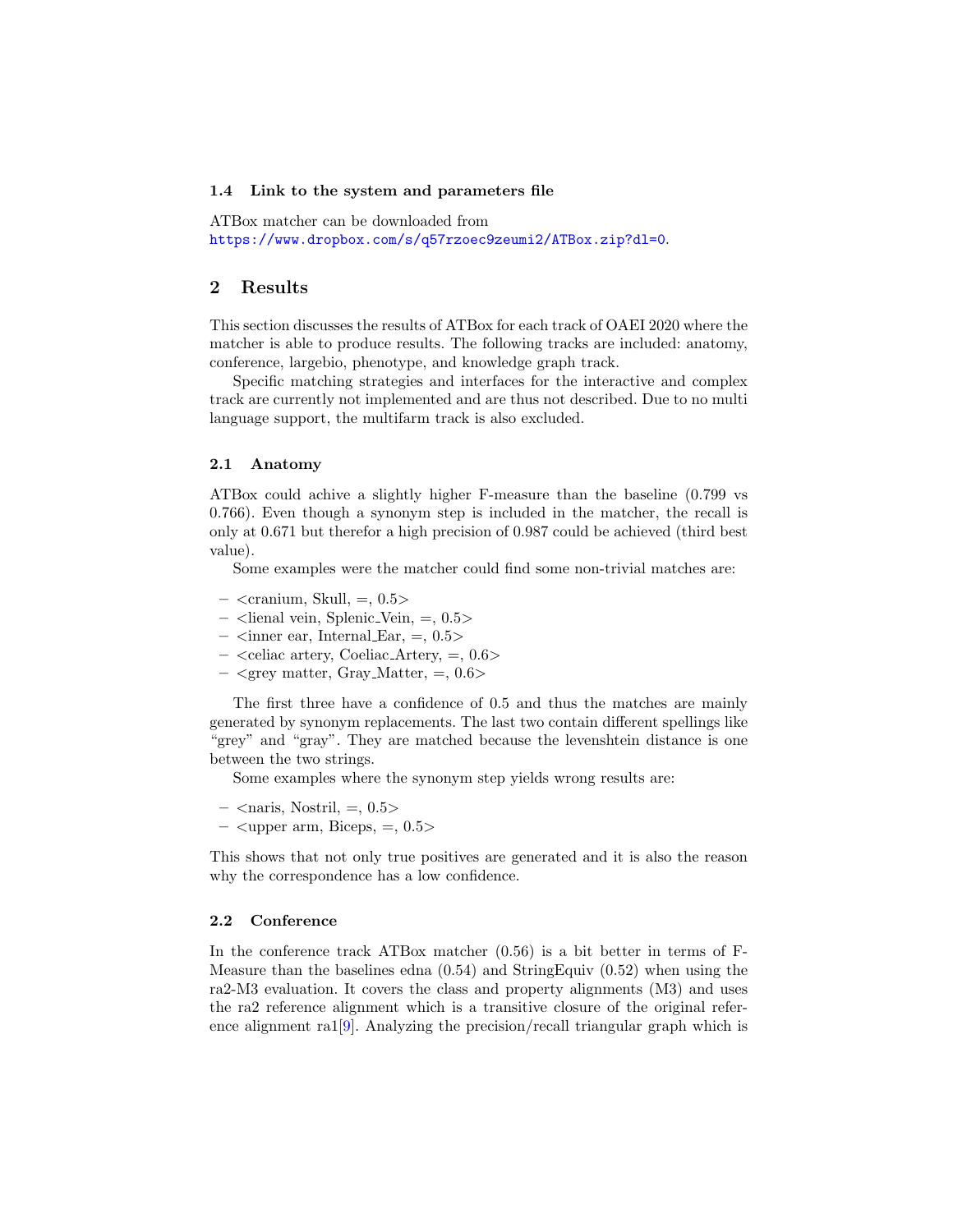based on the same evaluation dataset is can easily be seen that ATBox matcher has the best tradeoff between recall and precision. The reason is mainly the higher recall and the lower precision which is not easily avoidable. The schema matching capabilities of ATBox are rather limited and thus only the synonym expansion helps a lot. The ontology specific stopwords do not help here because they do not exist in the given dataset. Some examples where the synonym step help: <Trip, Excursion>, <Participant, Attendee>, <Place, Location>, and <SubjectArea, Topic>. The levenshtein distance helps finding <Sponsor, Sponzor> and <Organization, Organisation>. Furthermore ATBox is one of the seven matching systems which returns a wide variation of confidence values.

## 2.3 Largebio

ATBox matcher is one of six systems which are able to run on all six test cases and return meaningful alignments. It was consequently the second fastest system after LogMapLt. The results are very good in terms of precision but the recall is to low to compete with the other participants. Only in the FMA-SNOMED small fragments test cases the presented matcher could perform better than Wiktionary and LogMapLt.

## 2.4 Phenotype

In this track the presented matcher only returns 759 correspondences for the first task HP-MP and 1,318 correspondences for the second task DOID-ORDO. The evaluation result thus contains a low recall of 0.298 respectively 0.333. Together with a high precision, a F-measure of 0.457 and 0.498 can be achieved. This is probably due to the missing background knowledge because LogMapBio uses BioPortal, LogMap uses spelling variants of SPECIALIST lexicon, and AML uses three sources (Uberon, DOID, and MeSH). All these systems achieve a higher recall than ATBox. Nevertheless in task HP-MP we could rank higher than ALOD2Vec and Wiktionary.

#### 2.5 Biodiv

In the Biodiv track ATBox could only return results in FLOPO-PTO test case. Once again the F-measure of 0.714 is much better than those of Wiktionary and ALOD2Vec but less than all LogMap variants and AML.

## 2.6 Knowledge Graph

ATBox could score int the overall evaluation(which contains classes, properties, and instances) the second highest F-measure score of 0.85 together with AML. Only ALOD2Vec and Wiktionary scores 0.01 better. When matching only classes, the presented matcher is the second best system after AML and for properties it is the best matcher. The instance matching pipeline is helpful for finding the correct correspondences but with 0.84 it is a bit below AML (0.85), ALOD2Vec (0.87), and Wiktionary (0.87).